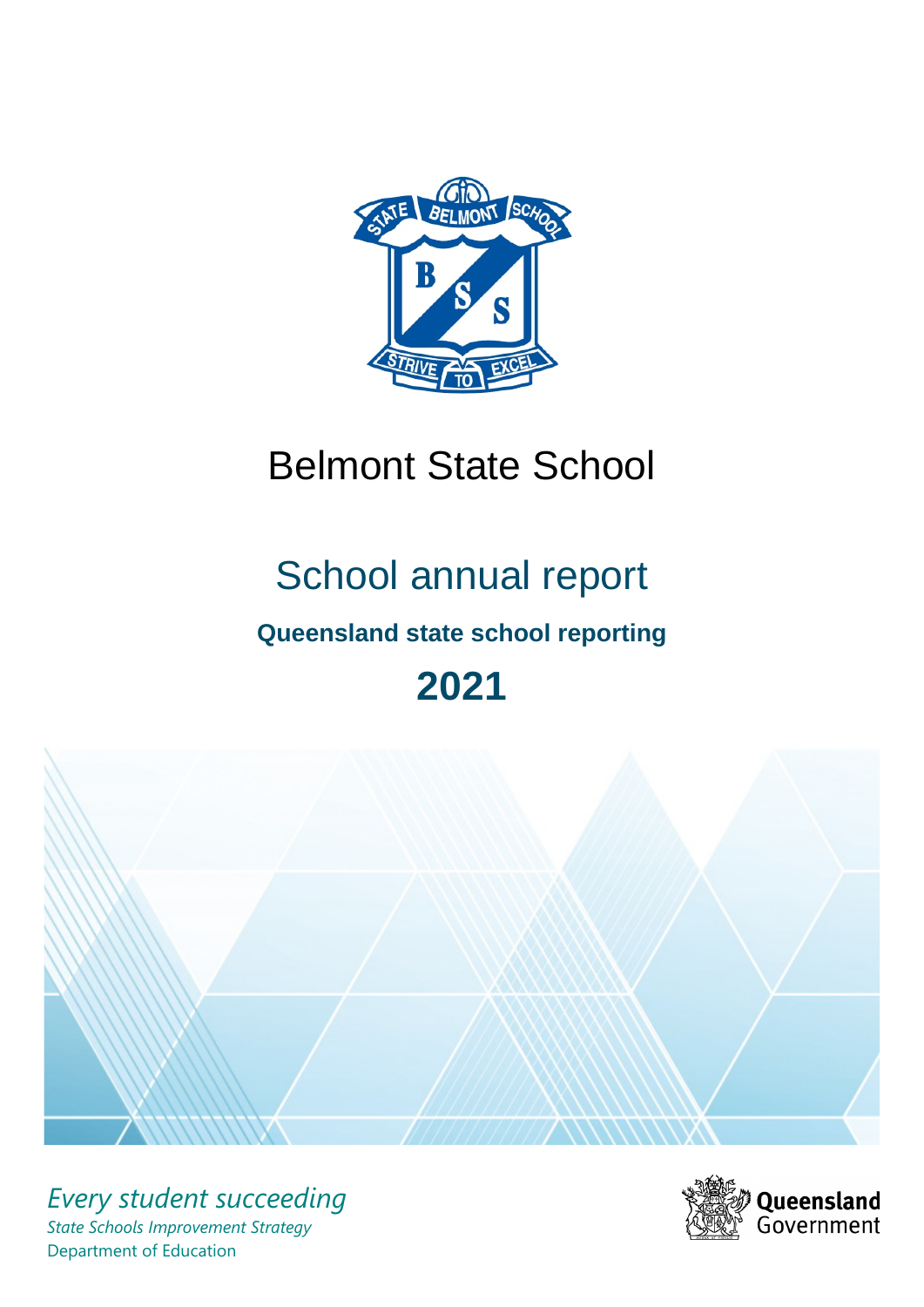**OFFICIAL – Public** Published as information source only. Public information used to create this report may not appear in this format in the public domain Please refer to disclaimer information.

#### **Contact details**

| <b>Postal Address</b> | Old Cleveland Road Carindale 4152 |
|-----------------------|-----------------------------------|
| <b>Phone</b>          | (07) 3843 9333                    |
| Fax                   | (07) 3843 9300                    |
| Email                 | principal@belmontss.eq.edu.au     |
| Website               | https://belmontss.eq.edu.au       |

#### **Disclaimer**

The materials presented in this report are distributed by the Department of Education (the department) as an information source only.

The information and data in this report is subject to change without notice.<br>The department makes no statements, representations, or warranties about the accuracy or completeness of, and you should not rely on, any informa report.

The department disclaim all responsibility and all liability (including without limitation, liability in negligence) for all expenses, losses, damages and costs you might incur as a result of the information in this report being inaccurate or incomplete in any way, and for any reason.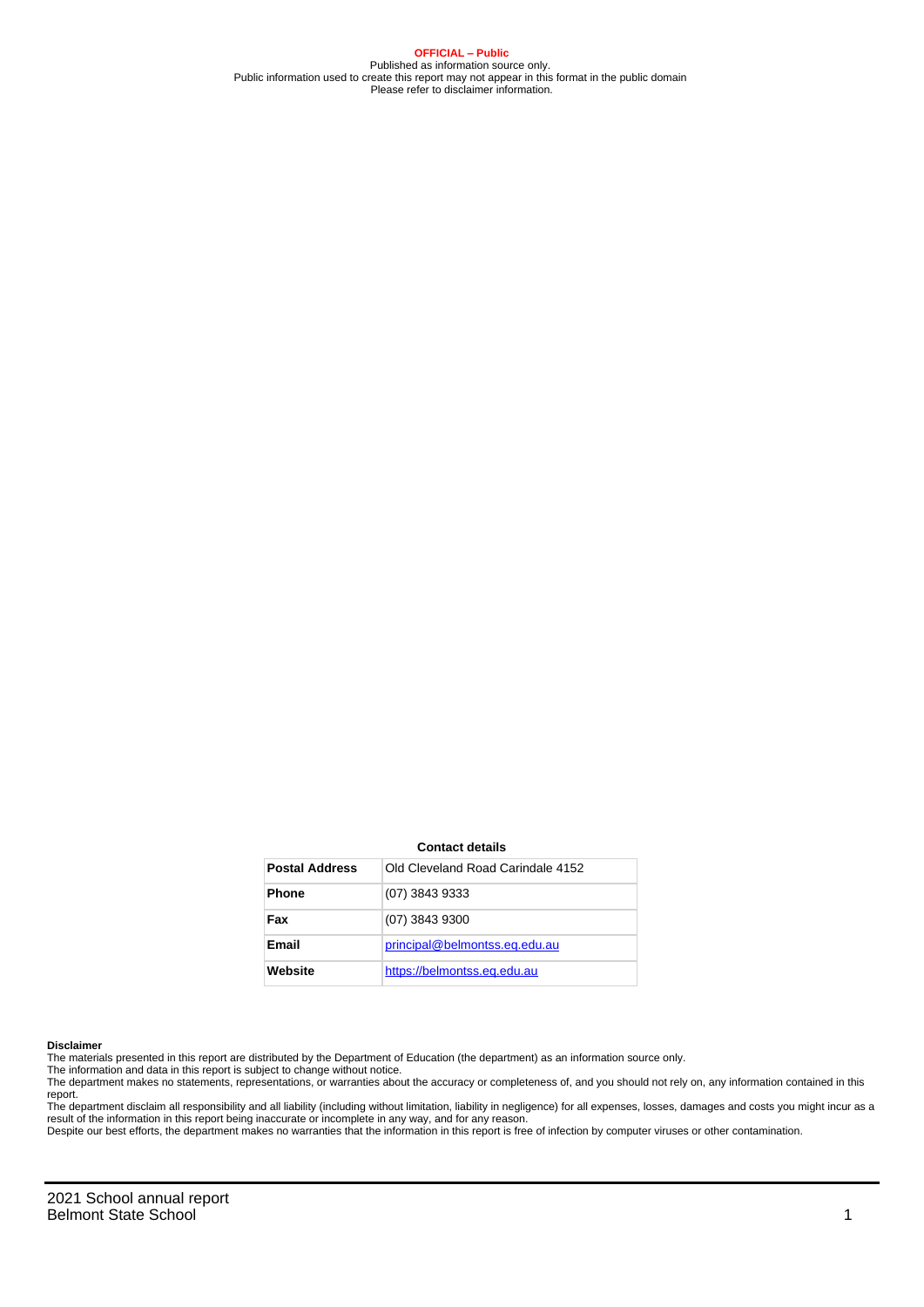| School context                   |                                                                                                                                                                                              |
|----------------------------------|----------------------------------------------------------------------------------------------------------------------------------------------------------------------------------------------|
| Coeducational or single sex      | Coeducational                                                                                                                                                                                |
| <b>Independent Public School</b> | Yes                                                                                                                                                                                          |
| Year levels offered in 2021      | Prep Year - Year 6                                                                                                                                                                           |
| Webpages                         | Additional information about Queensland state schools is located on the:<br>My School website<br>Queensland Government data website<br>Queensland Government schools directory website.<br>٠ |

# **Characteristics of the student body**

### **Student enrolments**

#### **Table 1: Student enrolments by year level**

|                   |      | <b>February</b> |      |      | <b>August</b> |      |
|-------------------|------|-----------------|------|------|---------------|------|
| Year Level        | 2019 | 2020            | 2021 | 2019 | 2020          | 2021 |
| <b>Prep Year</b>  | 116  | 128             | 140  | 118  | 130           | 147  |
| Year 1            | 126  | 125             | 131  | 128  | 124           | 135  |
| Year 2            | 118  | 128             | 122  | 120  | 129           | 123  |
| Year <sub>3</sub> | 125  | 122             | 131  | 124  | 123           | 127  |
| Year 4            | 168  | 127             | 131  | 169  | 128           | 135  |
| Year 5            | 152  | 151             | 123  | 152  | 149           | 124  |
| Year <sub>6</sub> | 113  | 152             | 149  | 113  | 152           | 149  |
| <b>Total</b>      | 918  | 933             | 927  | 924  | 935           | 940  |

Notes

1. Student counts include headcount of all full- and part-time students at the school.

## **Average class sizes**

#### **Table 2: Average class size information for each phase of schooling**

| <b>Year Levels</b> | 2019 | 2020 | 2021 |
|--------------------|------|------|------|
| Prep – Year 3      | 25   | 23   | 23   |
| Year 4 – Year 6    | 26   | 25.  | 26   |

Notes

1. Classes are measured against the target of 25 students per teacher in Prep to Year 3 and Years 11 to 12, and target of 28 students per teacher in Years 4 to 10. Where composite classes exist across cohorts (e.g. Year 3/4) the class size targets would be the lower cohort target.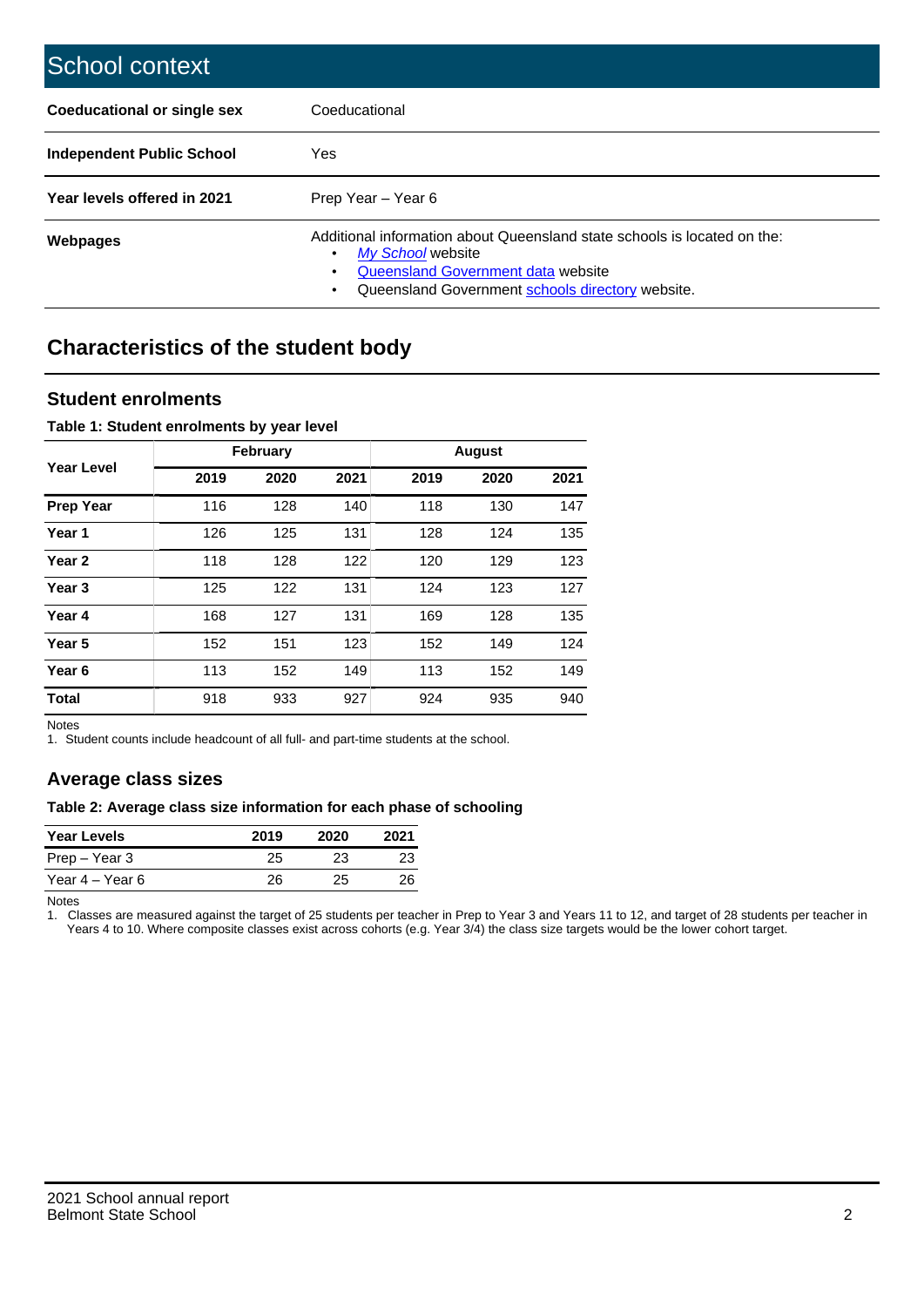## **Respectful relationships education**

To support students' learning, health and wellbeing all state schools are required to implement respectful relationships education through the Prep to Year 10 Australian Curriculum: Health and Physical Education and/or through school pastoral care programs across Prep to Year 12.

### **Parent, student and staff satisfaction**

Tables 3–5 show selected items from the Parent/Caregiver, Student and Staff School Opinion Surveys. In response to the COVID-19 health emergency, the annual school opinion surveys of students, teachers and staff were not administered in 2020. A new time series started in 2021 and data from this collection is not considered directly comparable with earlier collections due to significant methodology changes.

For state level information go to the **[School Opinion Survey](https://qed.qld.gov.au/publications/reports/statistics/schooling/schools/schoolopinionsurvey) webpage**.

#### **Table 3: Parent/Caregiver Survey**

| Percentage of parents/caregivers who agree <sup>1</sup> that:                                               | 2019  | 2020 | 2021  |
|-------------------------------------------------------------------------------------------------------------|-------|------|-------|
| This is a good school.                                                                                      | 98.4% |      | 97.0% |
| My child likes being at this school. <sup>2</sup>                                                           | 98.4% |      | 97.5% |
| My child feels safe at this school. <sup>2</sup>                                                            | 99.2% |      | 96.5% |
| My child's learning needs are being met at this school. <sup>2</sup>                                        | 93.8% |      | 89.3% |
| My child is making good progress at this school. <sup>2</sup>                                               | 94.5% |      | 93.9% |
| Teachers at this school expect my child to do his or her best. <sup>2</sup>                                 | 97.6% |      | 98.0% |
| Teachers at this school provide my child with useful feedback about his or her school<br>work. <sup>2</sup> | 92.1% |      | 92.6% |
| Teachers at this school motivate my child to learn. <sup>2</sup>                                            | 96.1% |      | 95.0% |
| Teachers at this school treat students fairly. <sup>2</sup>                                                 | 92.9% |      | 92.3% |
| can talk to my child's teachers about my concerns. <sup>2</sup>                                             | 94.5% |      | 96.0% |
| This school works with me to support my child's learning. <sup>2</sup>                                      | 95.2% |      | 90.9% |
| This school takes parents' opinions seriously. <sup>2</sup>                                                 | 92.6% |      | 88.9% |
| Student behaviour is well managed at this school. <sup>2</sup>                                              | 92.9% |      | 90.8% |
| This school looks for ways to improve. <sup>2</sup>                                                         | 99.2% |      | 95.3% |
| This school is well maintained. <sup>2</sup>                                                                | 92.2% |      | 92.9% |

Notes

1. Agree represents the percentage of respondents who Somewhat Agree, Agree or Strongly Agree with the statement.

2. Nationally agreed parents/caregiver items.

3. DW = Data withheld to ensure confidentiality.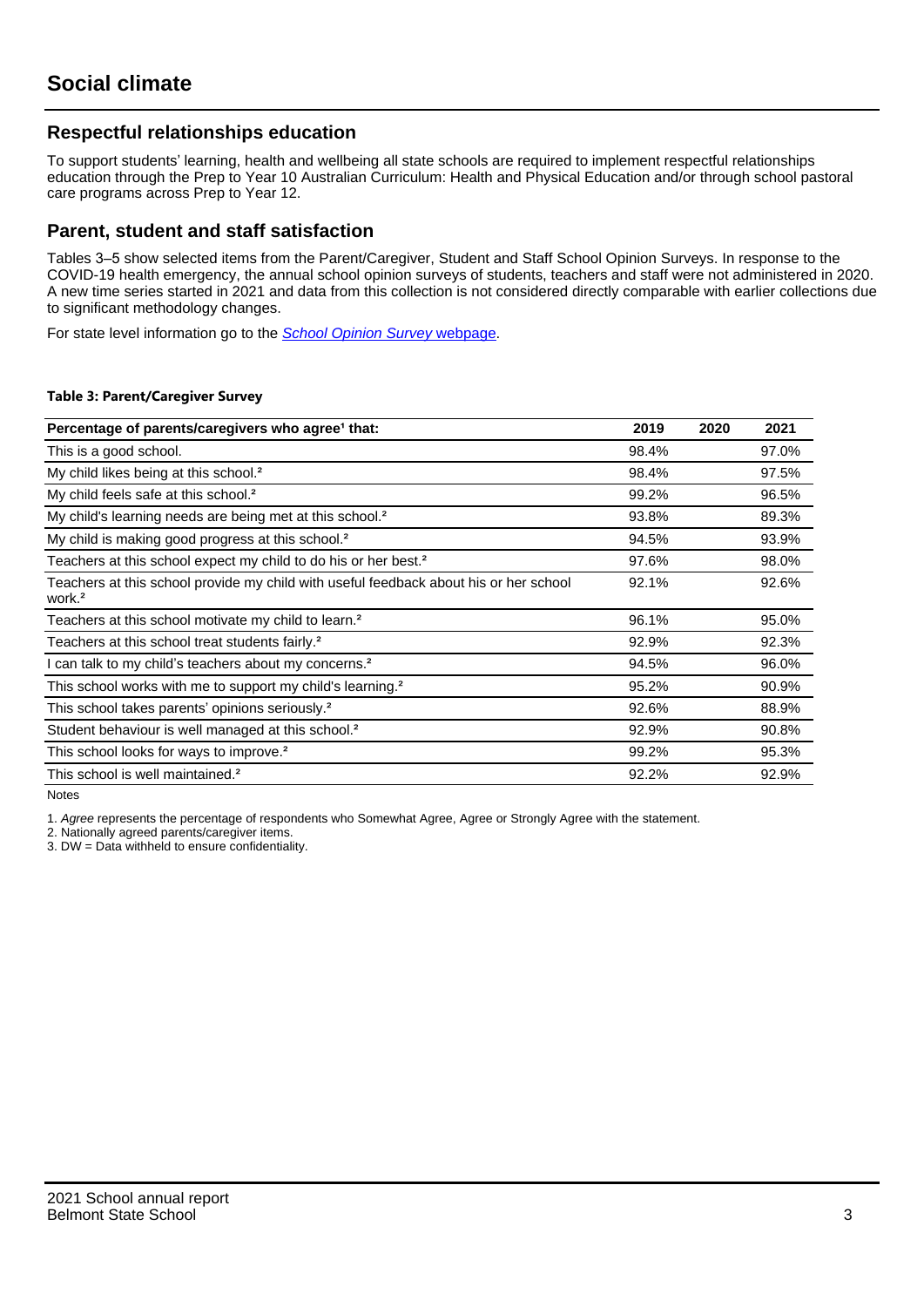#### **Table 4: Student Survey**

| Percentage of students who agree <sup>1</sup> that:                            | 2019   | 2020 | 2021   |
|--------------------------------------------------------------------------------|--------|------|--------|
| I like being at my school. <sup>2</sup>                                        | 98.1%  |      | 94.1%  |
| I feel safe at my school. <sup>2</sup>                                         | 99.0%  |      | 97.2%  |
| My teachers motivate me to learn. <sup>2</sup>                                 | 99.0%  |      | 100.0% |
| My teachers expect me to do my best. <sup>2</sup>                              | 100.0% |      | 97.1%  |
| My teachers provide me with useful feedback about my school work. <sup>2</sup> | 96.2%  |      | 97.1%  |
| Teachers at my school treat students fairly. <sup>2</sup>                      | 81.7%  |      | 75.0%  |
| I can talk to my teachers about my concerns. <sup>2</sup>                      | 92.3%  |      | 88.2%  |
| My school takes students' opinions seriously. <sup>2</sup>                     | 96.2%  |      | 83.3%  |
| Student behaviour is well managed at my school. <sup>2</sup>                   | 85.6%  |      | 77.8%  |
| My school looks for ways to improve. <sup>2</sup>                              | 99.0%  |      | 100.0% |
| My school is well maintained. <sup>2</sup>                                     | 95.1%  |      | 94.1%  |
| My school gives me opportunities to do interesting things. <sup>2</sup>        | 97.1%  |      | 97.0%  |

Notes

1. Agree represents the percentage of respondents who Somewhat Agree, Agree or Strongly Agree with the statement.

2. Nationally agreed student items.

3. DW = Data withheld to ensure confidentiality.

#### **Table 5: Staff Survey**

| Percentage of staff who agree <sup>1</sup> that:                                                            | 2019   | 2020 | 2021   |
|-------------------------------------------------------------------------------------------------------------|--------|------|--------|
| I feel confident embedding Aboriginal and Torres Strait Islander perspectives across the<br>learning areas. | 84.1%  |      | 76.2%  |
| I enjoy working at this school. <sup>2</sup>                                                                | 100.0% |      | 93.5%  |
| I feel this school is a safe place in which to work. <sup>2</sup>                                           | 100.0% |      | 96.8%  |
| I receive useful feedback about my work at this school. <sup>2</sup>                                        | 93.3%  |      | 83.3%  |
| Students are encouraged to do their best at this school. <sup>2</sup>                                       | 100.0% |      | 100.0% |
| Students are treated fairly at this school. <sup>2</sup>                                                    | 98.3%  |      | 96.7%  |
| Student behaviour is well managed at this school. <sup>2</sup>                                              | 96.7%  |      | 90.3%  |
| Staff are well supported at this school. <sup>2</sup>                                                       | 96.7%  |      | 87.1%  |
| This school takes staff opinions seriously. <sup>2</sup>                                                    | 93.2%  |      | 87.1%  |
| This school looks for ways to improve. <sup>2</sup>                                                         | 100.0% |      | 96.8%  |
| This school is well maintained. <sup>2</sup>                                                                | 100.0% |      | 80.6%  |
| This school gives me opportunities to do interesting things. <sup>2</sup>                                   | 100.0% |      | 87.1%  |

Notes

1. Agree represents the percentage of respondents who Somewhat Agree, Agree or Strongly Agree with the statement.

2. Nationally agreed staff items.

3. DW = Data withheld to ensure confidentiality.

## **Description of how this school manages non-attendance**

Queensland state schools manage non-attendance in line with the Queensland Department of Education procedures: [Managing Student Absences and Enforcing Enrolment and Attendance at State Schools](https://ppr.qed.qld.gov.au/pp/managing-student-absences-and-enforcing-enrolment-and-attendance-at-state-schools-procedure); and [Roll Marking in State Schools,](https://ppr.qed.qld.gov.au/pp/roll-marking-in-state-schools-procedure) which outline processes for managing and recording student attendance and absenteeism.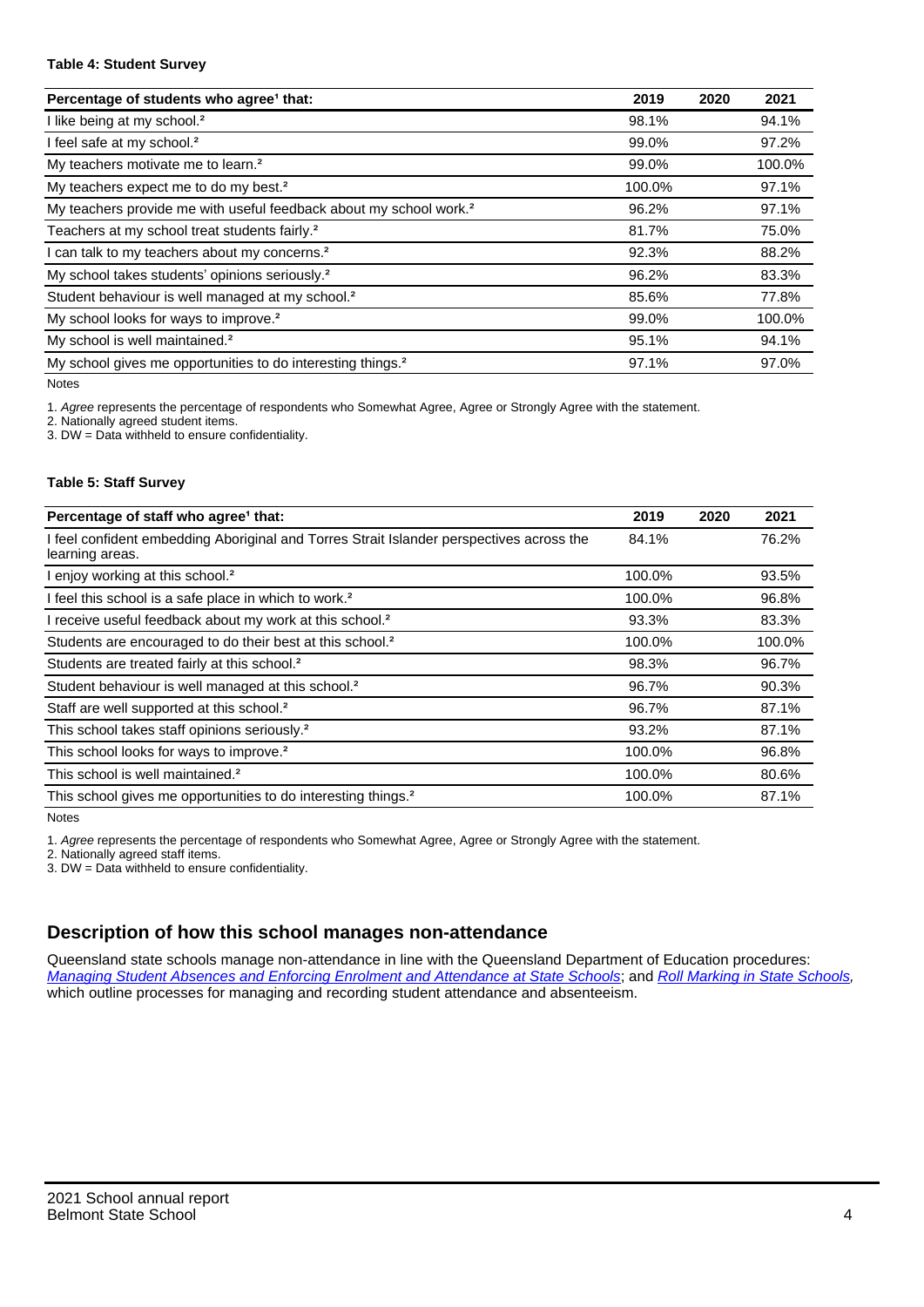## **School disciplinary absences**

#### **Table 6: Count of school disciplinary absences at this school**

| Type of school disciplinary absence | 2019 | 2020 | 2021 |
|-------------------------------------|------|------|------|
| Short suspension                    | 5    |      |      |
| Long suspension                     |      |      |      |
| Exclusion                           |      |      |      |
| Total                               | 5    |      |      |

Notes

1. School disciplinary absence (SDA) data is a total of short suspensions (1–10 days), long suspensions (11–20 days), exclusions and cancellations. 2. The number of SDAs is not the number of students who received an SDA as one student may be suspended several times in a school year. Each time a student is suspended it is recorded as an additional SDA. The data does not reflect the outcomes of appeal decisions.

3. 2020 data was impacted by the COVID-19 health emergency. There were significantly fewer SDAs during the home-based learning period (the first five weeks of Term 2) compared to other years.

# **School funding**

## **School income broken down by funding source**

School income, reported by financial year accounting cycle using standardised national methodologies and broken down by funding source is available via the  $My$  School website.

#### **How to access our income details**

- 1. Click on the My School link <http://www.myschool.edu.au/>.
- 2. Enter the school name or suburb of the school you wish to search.

|  | Search by school name or suburb |  | <b>School sector</b> |  | $\sim$ and $\sim$ represents the set of $\sim$ | <b>State</b> |  |  |  |
|--|---------------------------------|--|----------------------|--|------------------------------------------------|--------------|--|--|--|
|--|---------------------------------|--|----------------------|--|------------------------------------------------|--------------|--|--|--|

3. Click on View School Profile to access the school's profile.



4. Click on Finances and select the appropriate year to view school financial information.

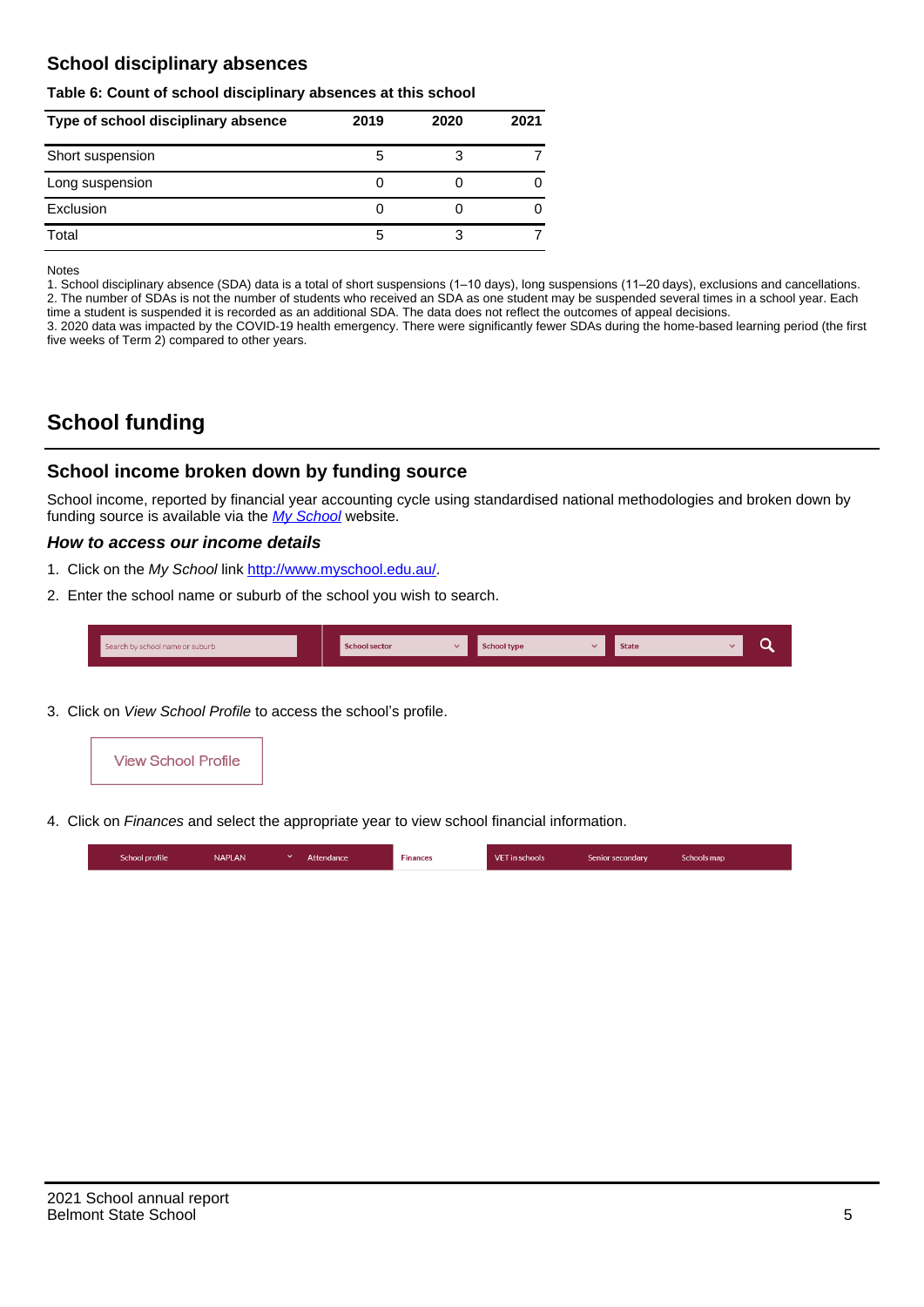# **Teacher standards and qualifications**

The Teacher registration eligibility requirements: Policy (p.1) states:

To be eligible for registration, a person must satisfy the Queensland College of Teachers (QCT) that they meet requirements regarding qualification and experience, or have otherwise met the requirements of the Australian Professional Standards for Teachers (APST). A person must also satisfy the QCT that they are suitable to teach and meet English language proficiency requirements. All these requirements are specified in the Act and the Education (Queensland College of Teachers) Regulation 2005 (the Regulation).

The qualifications required for teacher registration are successful completion of either -

- (a) a four-year initial teacher education program including teacher education studies of at least one year (e.g. a Bachelor of Education, or a double Bachelor degree in Science and Teaching) or
- (b) a one-year graduate initial teacher education program following a degree (e.g. a one-year Graduate Diploma of Education (Secondary) after a three-year Bachelor degree) or
- (c) another course of teacher education that the QCT is reasonably satisfied is the equivalent of (a) or (b). These are considered on a case-by-case basis.

For more information, please refer to the following link:

• <https://www.qct.edu.au/registration/qualifications>

# **Workforce composition**

## **Staff composition, including Indigenous staff**

#### **Table 7: Workforce composition for this school**

|                    |      | <b>Teaching staff</b><br>Non-teaching staff |      |      | Indigenous staff |                 |      |      |      |
|--------------------|------|---------------------------------------------|------|------|------------------|-----------------|------|------|------|
| <b>Description</b> | 2019 | 2020                                        | 2021 | 2019 | 2020             | 2021            | 2019 | 2020 | 2021 |
| Headcount          | 63   | 63                                          | 65   | 34   | 33               |                 | <5   | <5   |      |
| <b>FTF</b>         | 57   | 57                                          | 57   | 22.  | 22.              | 22 <sub>1</sub> | <5   | ה>   |      |

Notes

1. Teaching staff includes school leaders.

2. Indigenous refers to Aboriginal and Torres Strait Islander people of Australia.

3. FTE = full-time equivalent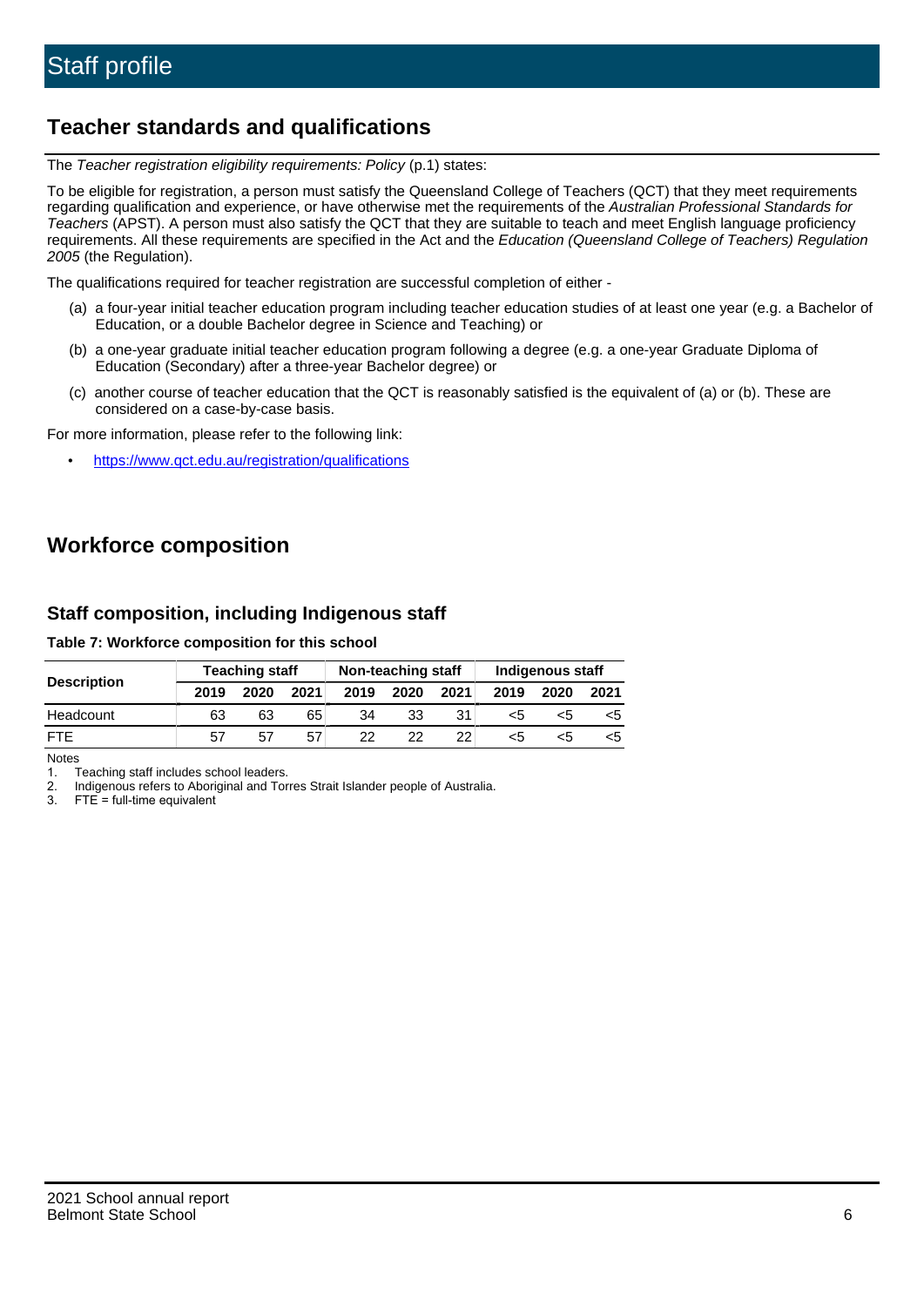# **Key student outcomes**

## **Student attendance**

Tables 8–9 show attendance rates at this school as percentages. In 2020, the COVID-19 health emergency affected student attendance in Queensland Government schools. Comparisons between 2020 and other years' attendance data should not be made.

#### **Table 8: Overall student attendance at this school**

| <b>Description</b>                                  | 2019 | 2020 | 2021 |
|-----------------------------------------------------|------|------|------|
| Overall attendance rate for students at this school | 95%  | 93%  | 95%  |

Notes

1. The attendance rate is the full- and part-time days attended as a percentage of enrolled school days.

2. Full-time students only.

#### **Table 9: Student attendance rates for each year level at this school**

| <b>Year Level</b> | 2019 | 2020 | 2021 |
|-------------------|------|------|------|
| Prep Year         | 95%  | 94%  | 95%  |
| Year <sub>1</sub> | 96%  | 92%  | 96%  |
| Year 2            | 94%  | 94%  | 95%  |
| Year <sub>3</sub> | 95%  | 92%  | 95%  |
| Year 4            | 94%  | 94%  | 95%  |
| Year 5            | 95%  | 93%  | 94%  |
| Year <sub>6</sub> | 94%  | 94%  | 93%  |

Notes

1. The attendance rate is the full- and part-time days attended as a percentage of enrolled school days.

2. Full-time students only.

3. DW = Data withheld to ensure confidentiality